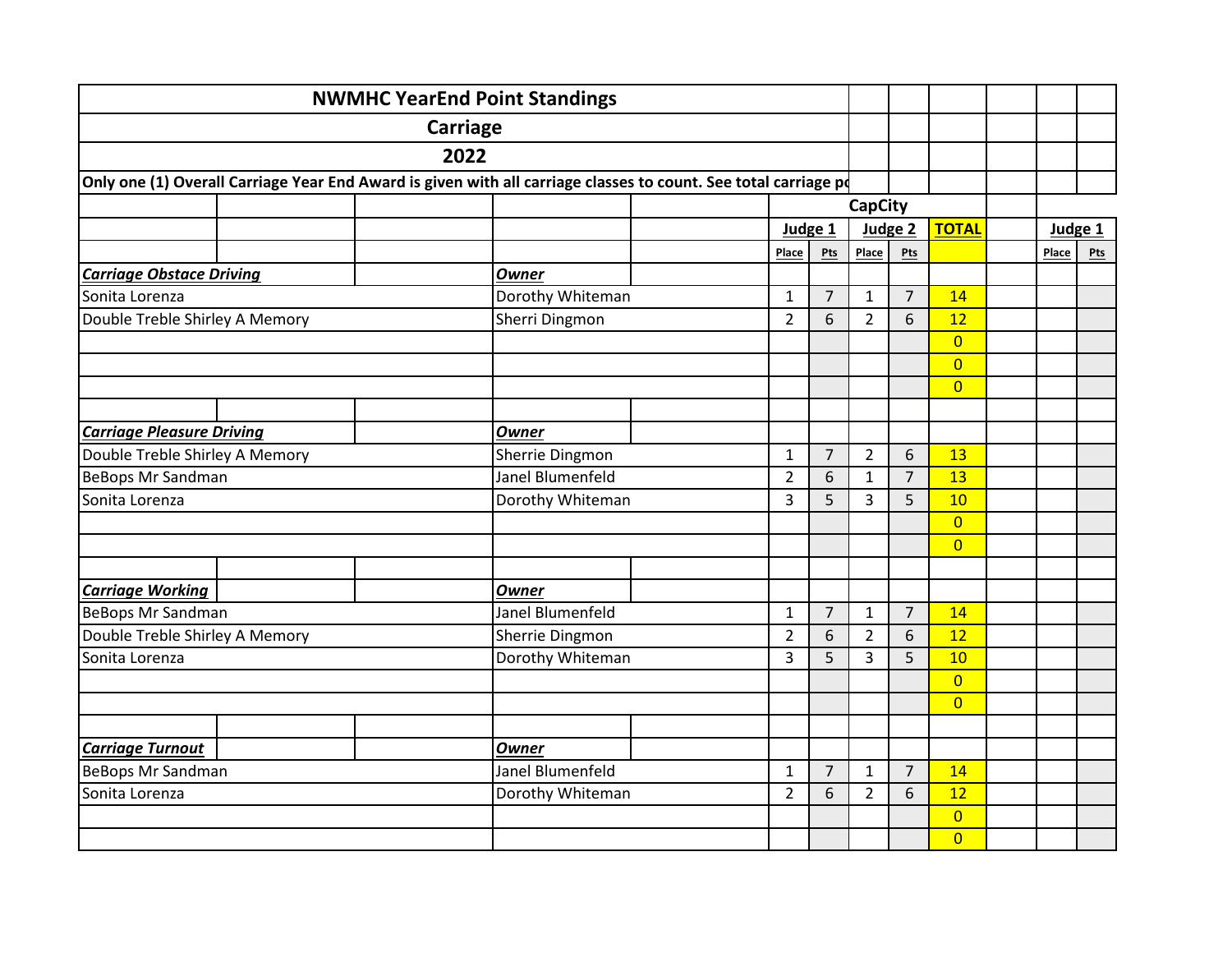|                                |  |                  |                |                  |                |                | $\overline{0}$          |                         |       |
|--------------------------------|--|------------------|----------------|------------------|----------------|----------------|-------------------------|-------------------------|-------|
|                                |  |                  |                |                  |                |                |                         |                         |       |
| Carriage Reinsmanship          |  | <b>Owner</b>     |                |                  |                |                |                         |                         |       |
| <b>BeBops Mr Sandman</b>       |  | Janel Blumenfeld | $\mathbf{1}$   | $\overline{7}$   | $\mathbf{1}$   | $\overline{7}$ | 14                      |                         |       |
| Sonita Lorenza                 |  | Dorothy Whiteman | $\overline{2}$ | $\boldsymbol{6}$ | $\overline{2}$ | $6\phantom{1}$ | 12                      |                         |       |
|                                |  |                  |                |                  |                |                | $\overline{\mathbf{0}}$ |                         |       |
|                                |  |                  |                |                  |                |                | $\overline{0}$          |                         |       |
|                                |  |                  |                |                  |                |                | $\overline{0}$          |                         |       |
|                                |  |                  |                |                  |                |                |                         |                         |       |
|                                |  |                  |                |                  |                |                |                         |                         |       |
|                                |  |                  |                |                  |                |                |                         |                         |       |
| <b>TOTALS</b>                  |  |                  |                |                  |                | <b>CapCity</b> |                         |                         |       |
|                                |  |                  |                |                  |                |                |                         |                         |       |
| <b>Horse</b>                   |  | <b>Owner</b>     | Odr            | PL               | WK             | <u>TO</u>      | <b>RM</b>               | <b>TOTAL</b>            | $Odr$ |
| Sonita Lorenza                 |  | Dorothy Whiteman | 14             | 10               | $10\,$         | 12             | 12                      | 58                      |       |
|                                |  |                  |                |                  |                |                |                         |                         |       |
| Double Treble Shirley A Memory |  | Sherrie Dingmon  | 12             | 13               | 12             |                |                         | 37                      |       |
|                                |  |                  |                |                  |                |                |                         |                         |       |
| BeBops Mr Sandman              |  | Janel Blumenfeld |                | 13               | 14             | 14             | 14                      | 55                      |       |
|                                |  |                  |                |                  |                |                |                         |                         |       |
|                                |  |                  |                |                  |                |                |                         | $\overline{\mathbf{0}}$ |       |
|                                |  |                  |                |                  |                |                |                         |                         |       |
|                                |  |                  |                |                  |                |                |                         | $\overline{0}$          |       |
|                                |  |                  |                |                  |                |                |                         |                         |       |
|                                |  |                  |                |                  |                |                |                         | $\overline{0}$          |       |
|                                |  |                  |                |                  |                |                |                         |                         |       |
|                                |  |                  |                |                  |                |                |                         | $\overline{0}$          |       |
|                                |  |                  |                |                  |                |                |                         |                         |       |
|                                |  |                  |                |                  |                |                |                         | $\overline{0}$          |       |
|                                |  |                  |                |                  |                |                |                         |                         |       |
|                                |  |                  |                |                  |                |                |                         | $\overline{0}$          |       |
|                                |  |                  |                |                  |                |                |                         |                         |       |
|                                |  |                  |                |                  |                |                |                         | $\overline{0}$          |       |
|                                |  |                  |                |                  |                |                |                         |                         |       |
|                                |  |                  |                |                  |                |                |                         |                         |       |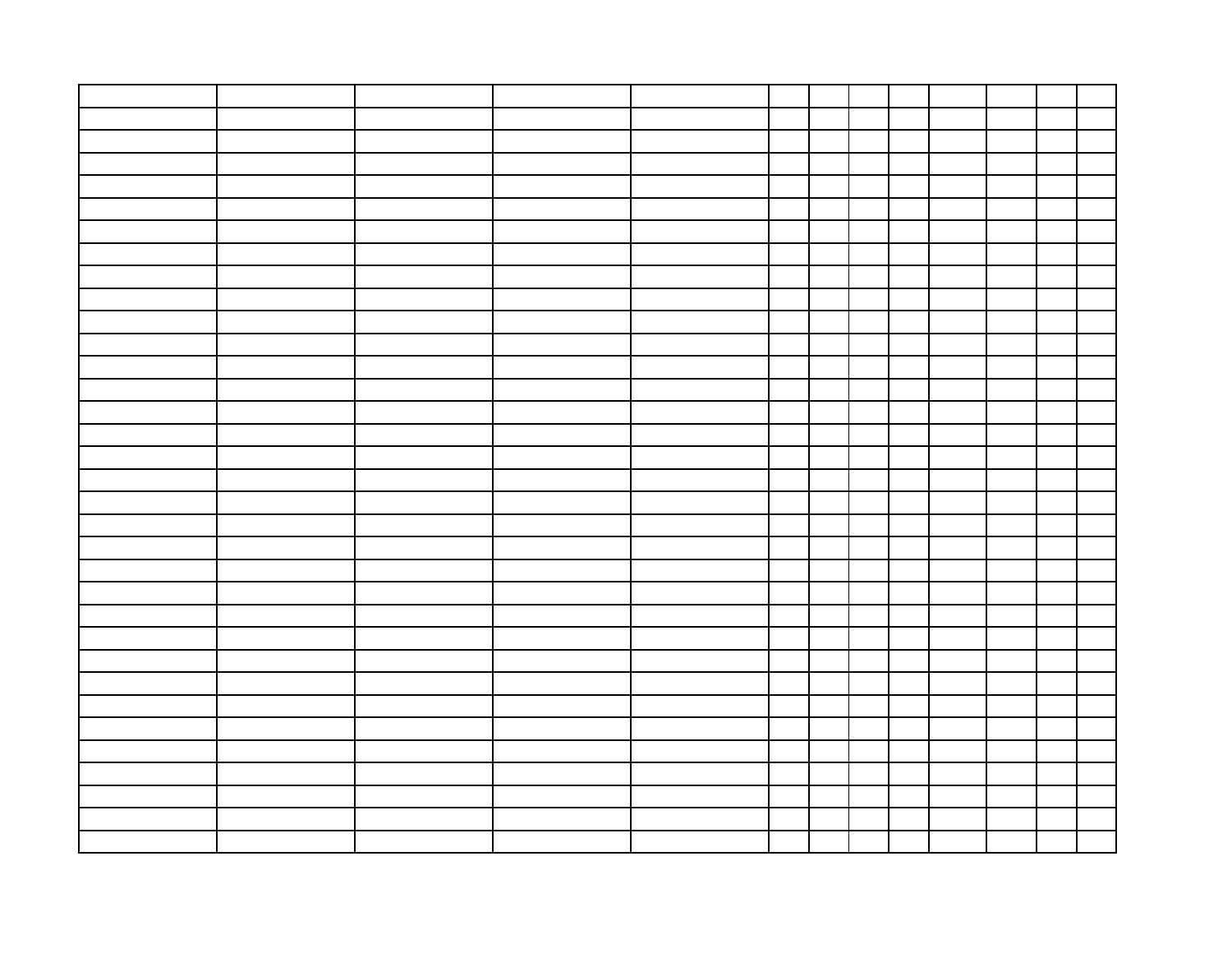| the contract of the contract of the contract of the contract of the contract of the contract of the contract of |                                                                                                                 | the contract of the contract of the contract of the contract of the contract of the contract of the contract of |  |  |  |                                                     |
|-----------------------------------------------------------------------------------------------------------------|-----------------------------------------------------------------------------------------------------------------|-----------------------------------------------------------------------------------------------------------------|--|--|--|-----------------------------------------------------|
|                                                                                                                 |                                                                                                                 |                                                                                                                 |  |  |  |                                                     |
|                                                                                                                 |                                                                                                                 |                                                                                                                 |  |  |  |                                                     |
|                                                                                                                 | the contract of the contract of the contract of the contract of the contract of the contract of the contract of | the contract of the contract of the contract of the contract of the contract of the contract of the contract of |  |  |  | and the contract of the contract of the contract of |
|                                                                                                                 |                                                                                                                 |                                                                                                                 |  |  |  |                                                     |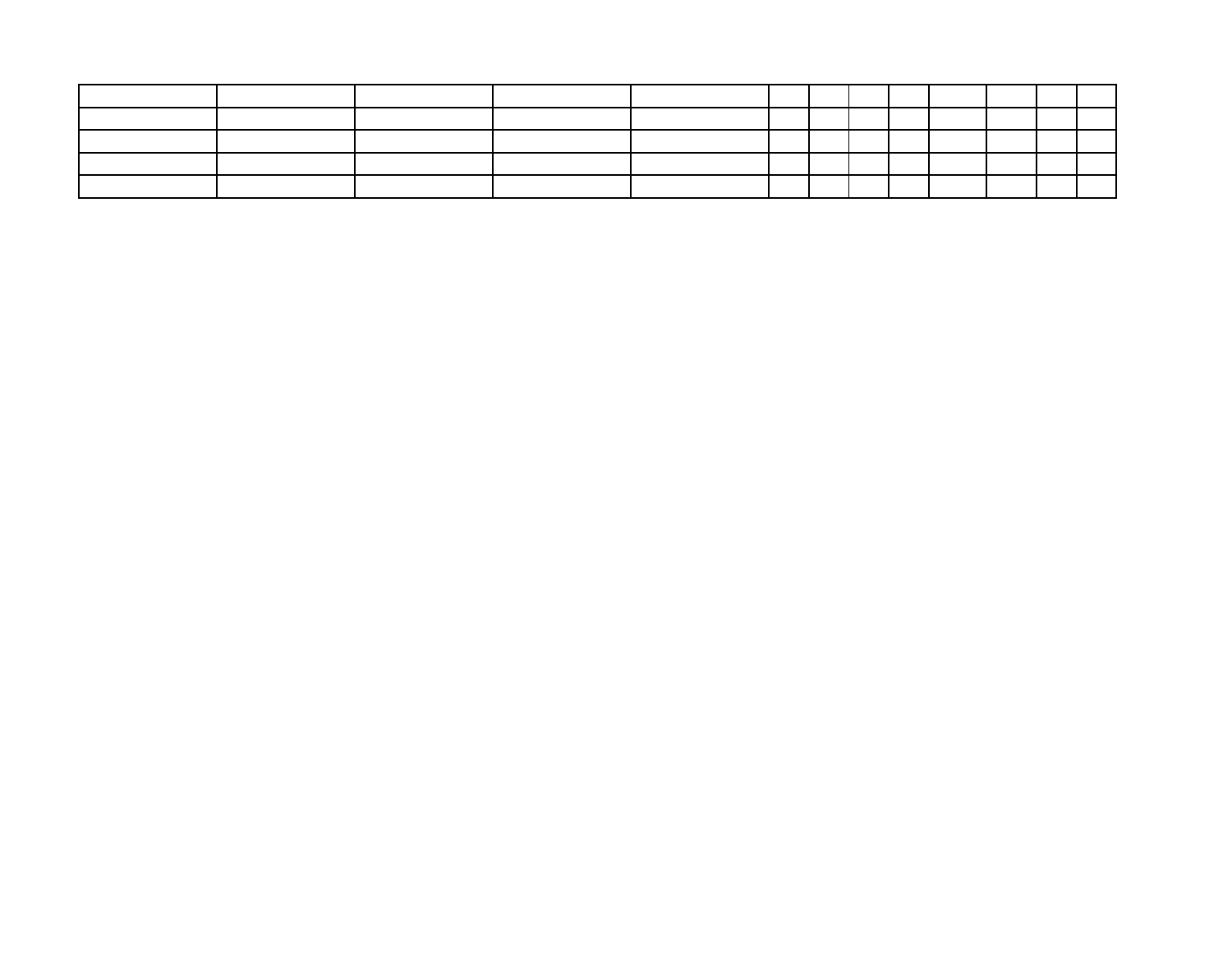|              |                 |       |         |                                  |              |         |       |         |                   |         |                                  |              |         | CanAm           |           |                                  |              |         |            |
|--------------|-----------------|-------|---------|----------------------------------|--------------|---------|-------|---------|-------------------|---------|----------------------------------|--------------|---------|-----------------|-----------|----------------------------------|--------------|---------|------------|
|              | <b>EmValley</b> |       |         |                                  |              |         |       |         | <b>BC Classic</b> |         |                                  |              |         | (Double Points) |           |                                  |              |         | MiniN      |
|              | Judge 2         |       | Judge 3 | <b>TOTAL</b>                     |              | Judge 1 |       | Judge 2 |                   | Judge 3 | <b>TOTAL</b>                     |              | Judge 1 |                 | Judge $2$ | <b>TOTAL</b>                     |              | Judge 1 | <b>Jud</b> |
| <b>Place</b> | Pts             | Place | Pts     |                                  | <b>Place</b> | Pts     | Place | Pts     | <b>Place</b>      | Pts     |                                  | <b>Place</b> | Pts     | Place           | Pts       |                                  | <b>Place</b> | Pts     | Place      |
|              |                 |       |         |                                  |              |         |       |         |                   |         |                                  |              |         |                 |           |                                  |              |         |            |
|              |                 |       |         | $\overline{0}$                   |              |         |       |         |                   |         | $\overline{0}$                   |              |         |                 |           | $\overline{0}$                   |              |         |            |
|              |                 |       |         | $\overline{0}$                   |              |         |       |         |                   |         | $\overline{0}$                   |              |         |                 |           | $\overline{0}$                   |              |         |            |
|              |                 |       |         | $\overline{0}$<br>$\overline{0}$ |              |         |       |         |                   |         | $\overline{0}$<br>$\overline{0}$ |              |         |                 |           | $\overline{0}$<br>$\overline{0}$ |              |         |            |
|              |                 |       |         | $\overline{0}$                   |              |         |       |         |                   |         | $\overline{0}$                   |              |         |                 |           | $\overline{0}$                   |              |         |            |
|              |                 |       |         |                                  |              |         |       |         |                   |         |                                  |              |         |                 |           |                                  |              |         |            |
|              |                 |       |         |                                  |              |         |       |         |                   |         |                                  |              |         |                 |           |                                  |              |         |            |
|              |                 |       |         | $\overline{0}$                   |              |         |       |         |                   |         | $\overline{0}$                   |              |         |                 |           | $\overline{0}$                   |              |         |            |
|              |                 |       |         | $\overline{0}$                   |              |         |       |         |                   |         | $\overline{0}$                   |              |         |                 |           | $\overline{0}$                   |              |         |            |
|              |                 |       |         | $\overline{0}$                   |              |         |       |         |                   |         | $\overline{0}$                   |              |         |                 |           | $\overline{0}$                   |              |         |            |
|              |                 |       |         | $\overline{0}$                   |              |         |       |         |                   |         | $\overline{0}$                   |              |         |                 |           | $\overline{0}$                   |              |         |            |
|              |                 |       |         | $\overline{0}$                   |              |         |       |         |                   |         | $\overline{0}$                   |              |         |                 |           | $\overline{0}$                   |              |         |            |
|              |                 |       |         |                                  |              |         |       |         |                   |         |                                  |              |         |                 |           |                                  |              |         |            |
|              |                 |       |         |                                  |              |         |       |         |                   |         |                                  |              |         |                 |           |                                  |              |         |            |
|              |                 |       |         | $\overline{0}$                   |              |         |       |         |                   |         | $\overline{0}$                   |              |         |                 |           | $\overline{0}$                   |              |         |            |
|              |                 |       |         | $\overline{0}$                   |              |         |       |         |                   |         | $\overline{0}$                   |              |         |                 |           | $\overline{0}$                   |              |         |            |
|              |                 |       |         | $\overline{0}$                   |              |         |       |         |                   |         | $\overline{0}$                   |              |         |                 |           | $\overline{0}$                   |              |         |            |
|              |                 |       |         | $\overline{0}$                   |              |         |       |         |                   |         | $\overline{0}$                   |              |         |                 |           | $\overline{0}$                   |              |         |            |
|              |                 |       |         | $\overline{0}$                   |              |         |       |         |                   |         | $\overline{0}$                   |              |         |                 |           | $\overline{0}$                   |              |         |            |
|              |                 |       |         |                                  |              |         |       |         |                   |         |                                  |              |         |                 |           |                                  |              |         |            |
|              |                 |       |         |                                  |              |         |       |         |                   |         |                                  |              |         |                 |           |                                  |              |         |            |
|              |                 |       |         | $\overline{0}$                   |              |         |       |         |                   |         | $\overline{0}$                   |              |         |                 |           | $\overline{0}$                   |              |         |            |
|              |                 |       |         | $\overline{0}$                   |              |         |       |         |                   |         | $\overline{0}$                   |              |         |                 |           | $\overline{0}$                   |              |         |            |
|              |                 |       |         | $\overline{0}$                   |              |         |       |         |                   |         | $\overline{0}$                   |              |         |                 |           | $\overline{0}$                   |              |         |            |
|              |                 |       |         | $\overline{0}$                   |              |         |       |         |                   |         | $\overline{0}$                   |              |         |                 |           | $\overline{0}$                   |              |         |            |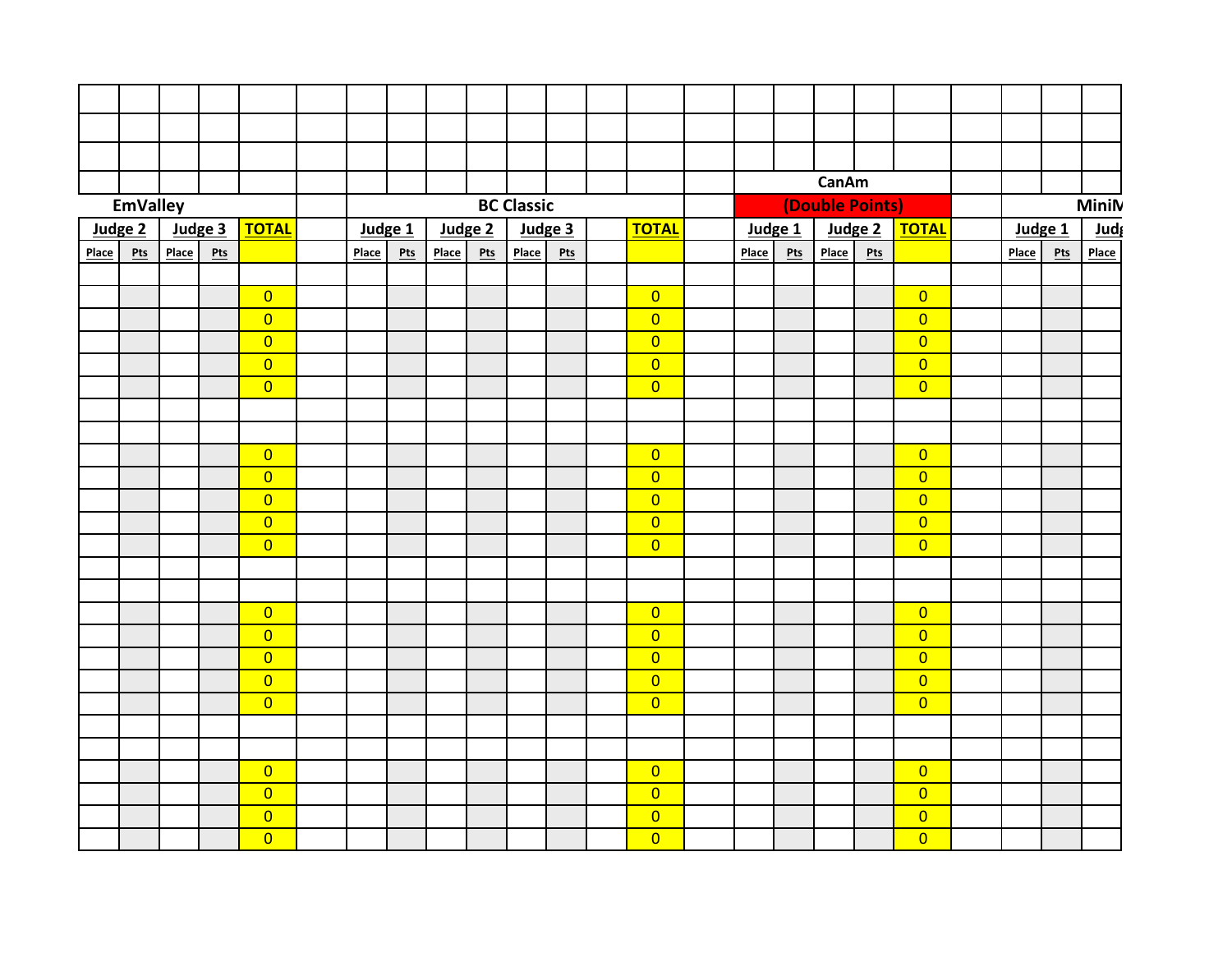|    |    |                  |                  | $\overline{0}$          |       |    |                          |                           |    |                | $\overline{0}$ |    |              |                           |    |                         | $\overline{\mathbf{0}}$ |       |    |                          |                |
|----|----|------------------|------------------|-------------------------|-------|----|--------------------------|---------------------------|----|----------------|----------------|----|--------------|---------------------------|----|-------------------------|-------------------------|-------|----|--------------------------|----------------|
|    |    |                  |                  |                         |       |    |                          |                           |    |                |                |    |              |                           |    |                         |                         |       |    |                          |                |
|    |    |                  |                  |                         |       |    |                          |                           |    |                |                |    |              |                           |    |                         |                         |       |    |                          |                |
|    |    |                  |                  | $\overline{0}$          |       |    |                          |                           |    |                | $\overline{0}$ |    |              |                           |    |                         | $\overline{0}$          |       |    |                          |                |
|    |    |                  |                  | $\overline{0}$          |       |    |                          |                           |    |                | $\overline{0}$ |    |              |                           |    |                         | $\overline{\mathbf{0}}$ |       |    |                          |                |
|    |    |                  |                  | $\overline{0}$          |       |    |                          |                           |    |                | $\overline{0}$ |    |              |                           |    |                         | $\overline{0}$          |       |    |                          |                |
|    |    |                  |                  | $\overline{0}$          |       |    |                          |                           |    |                | $\overline{0}$ |    |              |                           |    |                         | $\overline{\mathbf{0}}$ |       |    |                          |                |
|    |    |                  |                  | $\overline{0}$          |       |    |                          |                           |    |                | $\overline{0}$ |    |              |                           |    |                         | $\overline{0}$          |       |    |                          |                |
|    |    |                  |                  |                         |       |    |                          |                           |    |                |                |    |              |                           |    |                         |                         |       |    |                          |                |
|    |    |                  |                  |                         |       |    |                          |                           |    |                |                |    |              |                           |    |                         |                         |       |    |                          |                |
|    |    |                  |                  |                         |       |    |                          |                           |    |                |                |    |              |                           |    |                         |                         |       |    |                          |                |
|    |    | <b>EmValley</b>  |                  |                         |       |    |                          | <b>BC Classic</b>         |    |                |                |    | <b>CanAm</b> |                           |    |                         |                         |       |    |                          | <b>MiniMac</b> |
| PL | WK | $\underline{TO}$ | $\underline{RM}$ | <b>TOTAL</b>            | $Odr$ | PL | $\underline{\mathsf{w}}$ | $\underline{\mathbf{TO}}$ | RM | <b>TOTAL</b>   | $Odr$          | PL | WK           | $\underline{\mathbf{TO}}$ | RM | <u> IATOT</u>           |                         | $Odr$ | PL | $\underline{\mathsf{w}}$ | <u>TO</u>      |
|    |    |                  |                  | $\overline{0}$          |       |    |                          |                           |    | $\overline{0}$ |                |    |              |                           |    | $\overline{0}$          |                         |       |    |                          |                |
|    |    |                  |                  |                         |       |    |                          |                           |    |                |                |    |              |                           |    |                         |                         |       |    |                          |                |
|    |    |                  |                  | $\overline{0}$          |       |    |                          |                           |    | $\overline{0}$ |                |    |              |                           |    | $\overline{0}$          |                         |       |    |                          |                |
|    |    |                  |                  |                         |       |    |                          |                           |    |                |                |    |              |                           |    |                         |                         |       |    |                          |                |
|    |    |                  |                  | $\overline{\mathbf{0}}$ |       |    |                          |                           |    | $\overline{0}$ |                |    |              |                           |    | $\overline{0}$          |                         |       |    |                          |                |
|    |    |                  |                  |                         |       |    |                          |                           |    |                |                |    |              |                           |    |                         |                         |       |    |                          |                |
|    |    |                  |                  | $\overline{0}$          |       |    |                          |                           |    | $\overline{0}$ |                |    |              |                           |    | $\overline{0}$          |                         |       |    |                          |                |
|    |    |                  |                  |                         |       |    |                          |                           |    |                |                |    |              |                           |    |                         |                         |       |    |                          |                |
|    |    |                  |                  | $\overline{0}$          |       |    |                          |                           |    | $\overline{0}$ |                |    |              |                           |    | $\overline{0}$          |                         |       |    |                          |                |
|    |    |                  |                  |                         |       |    |                          |                           |    |                |                |    |              |                           |    |                         |                         |       |    |                          |                |
|    |    |                  |                  | $\overline{0}$          |       |    |                          |                           |    | $\overline{0}$ |                |    |              |                           |    | $\overline{0}$          |                         |       |    |                          |                |
|    |    |                  |                  | $\overline{0}$          |       |    |                          |                           |    | $\overline{0}$ |                |    |              |                           |    | $\overline{0}$          |                         |       |    |                          |                |
|    |    |                  |                  |                         |       |    |                          |                           |    |                |                |    |              |                           |    |                         |                         |       |    |                          |                |
|    |    |                  |                  | $\overline{0}$          |       |    |                          |                           |    | $\overline{0}$ |                |    |              |                           |    | $\overline{0}$          |                         |       |    |                          |                |
|    |    |                  |                  |                         |       |    |                          |                           |    |                |                |    |              |                           |    |                         |                         |       |    |                          |                |
|    |    |                  |                  | $\overline{0}$          |       |    |                          |                           |    | $\overline{0}$ |                |    |              |                           |    | $\overline{\mathbf{0}}$ |                         |       |    |                          |                |
|    |    |                  |                  |                         |       |    |                          |                           |    |                |                |    |              |                           |    |                         |                         |       |    |                          |                |
|    |    |                  |                  | $\overline{0}$          |       |    |                          |                           |    | $\overline{0}$ |                |    |              |                           |    | $\overline{0}$          |                         |       |    |                          |                |
|    |    |                  |                  |                         |       |    |                          |                           |    |                |                |    |              |                           |    |                         |                         |       |    |                          |                |
|    |    |                  |                  |                         |       |    |                          |                           |    |                |                |    |              |                           |    |                         |                         |       |    |                          |                |
|    |    |                  |                  |                         |       |    |                          |                           |    |                |                |    |              |                           |    |                         |                         |       |    |                          |                |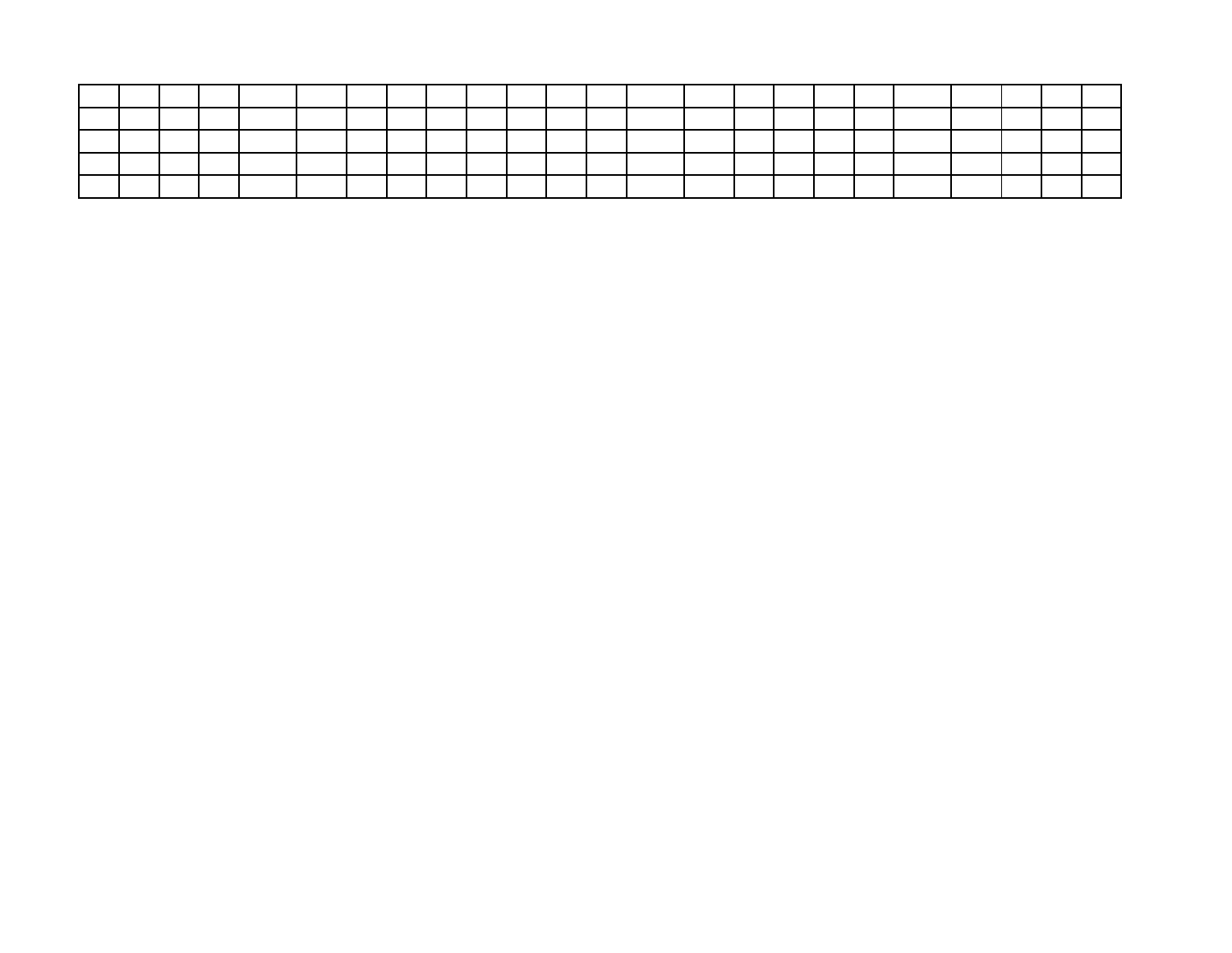| <b>lac</b>  |                |       |         | <b>AMHA W CH Show</b>   |       |         | <b>Oregon State Fair</b> |         |                         | <b>GRAND</b>    |  |  |
|-------------|----------------|-------|---------|-------------------------|-------|---------|--------------------------|---------|-------------------------|-----------------|--|--|
| <u>ge 2</u> | <b>TOTAL</b>   |       | Judge 1 | <b>TOTAL</b>            |       | Judge 1 |                          | Judge 2 | <b>TOTAL</b>            | <b>TOTAL</b>    |  |  |
| <u>Pts</u>  |                | Place | Pts     |                         | Place | Pts     | Place                    | Pts     |                         |                 |  |  |
|             |                |       |         |                         |       |         |                          |         |                         |                 |  |  |
|             | $\overline{0}$ |       |         | $\overline{0}$          |       |         |                          |         | $\overline{0}$          | 14              |  |  |
|             | $\overline{0}$ |       |         | $\overline{0}$          |       |         |                          |         | $\overline{0}$          | 12              |  |  |
|             | $\overline{0}$ |       |         | $\overline{0}$          |       |         |                          |         | $\overline{0}$          | $\overline{0}$  |  |  |
|             | $\overline{0}$ |       |         | $\overline{0}$          |       |         |                          |         | $\overline{0}$          | $\overline{0}$  |  |  |
|             | $\overline{0}$ |       |         | $\overline{0}$          |       |         |                          |         | $\overline{\mathbf{0}}$ | $\overline{0}$  |  |  |
|             |                |       |         |                         |       |         |                          |         |                         |                 |  |  |
|             |                |       |         |                         |       |         |                          |         |                         |                 |  |  |
|             | $\overline{0}$ |       |         | $\overline{0}$          |       |         |                          |         | $\overline{0}$          | 13              |  |  |
|             | $\overline{0}$ |       |         | $\overline{0}$          |       |         |                          |         | $\overline{0}$          | 13              |  |  |
|             | $\overline{0}$ |       |         | $\overline{0}$          |       |         |                          |         | $\overline{\mathbf{0}}$ | 10 <sup>°</sup> |  |  |
|             | $\overline{0}$ |       |         | $\overline{0}$          |       |         |                          |         | $\overline{0}$          | $\overline{0}$  |  |  |
|             | $\overline{0}$ |       |         | $\overline{0}$          |       |         |                          |         | $\overline{\mathbf{0}}$ | $\overline{0}$  |  |  |
|             |                |       |         |                         |       |         |                          |         |                         |                 |  |  |
|             |                |       |         |                         |       |         |                          |         |                         |                 |  |  |
|             | $\overline{0}$ |       |         | $\overline{0}$          |       |         |                          |         | $\overline{0}$          | 14              |  |  |
|             | $\overline{0}$ |       |         | $\overline{0}$          |       |         |                          |         | $\overline{0}$          | 12 <sup>7</sup> |  |  |
|             | $\overline{0}$ |       |         | $\overline{0}$          |       |         |                          |         | $\overline{\mathbf{0}}$ | 10 <sup>°</sup> |  |  |
|             | $\overline{0}$ |       |         | $\overline{0}$          |       |         |                          |         | $\overline{\mathbf{0}}$ | $\overline{0}$  |  |  |
|             | $\overline{0}$ |       |         | $\overline{0}$          |       |         |                          |         | $\overline{0}$          | $\overline{0}$  |  |  |
|             |                |       |         |                         |       |         |                          |         |                         |                 |  |  |
|             |                |       |         |                         |       |         |                          |         |                         |                 |  |  |
|             | $\overline{0}$ |       |         | $\overline{0}$          |       |         |                          |         | $\overline{0}$          | 14              |  |  |
|             | $\overline{0}$ |       |         | $\overline{0}$          |       |         |                          |         | $\overline{0}$          | 12 <sup>7</sup> |  |  |
|             | $\overline{0}$ |       |         | $\overline{0}$          |       |         |                          |         | $\overline{0}$          | $\overline{0}$  |  |  |
|             | $\overline{0}$ |       |         | $\overline{\mathbf{0}}$ |       |         |                          |         | $\overline{\mathbf{0}}$ | $\overline{0}$  |  |  |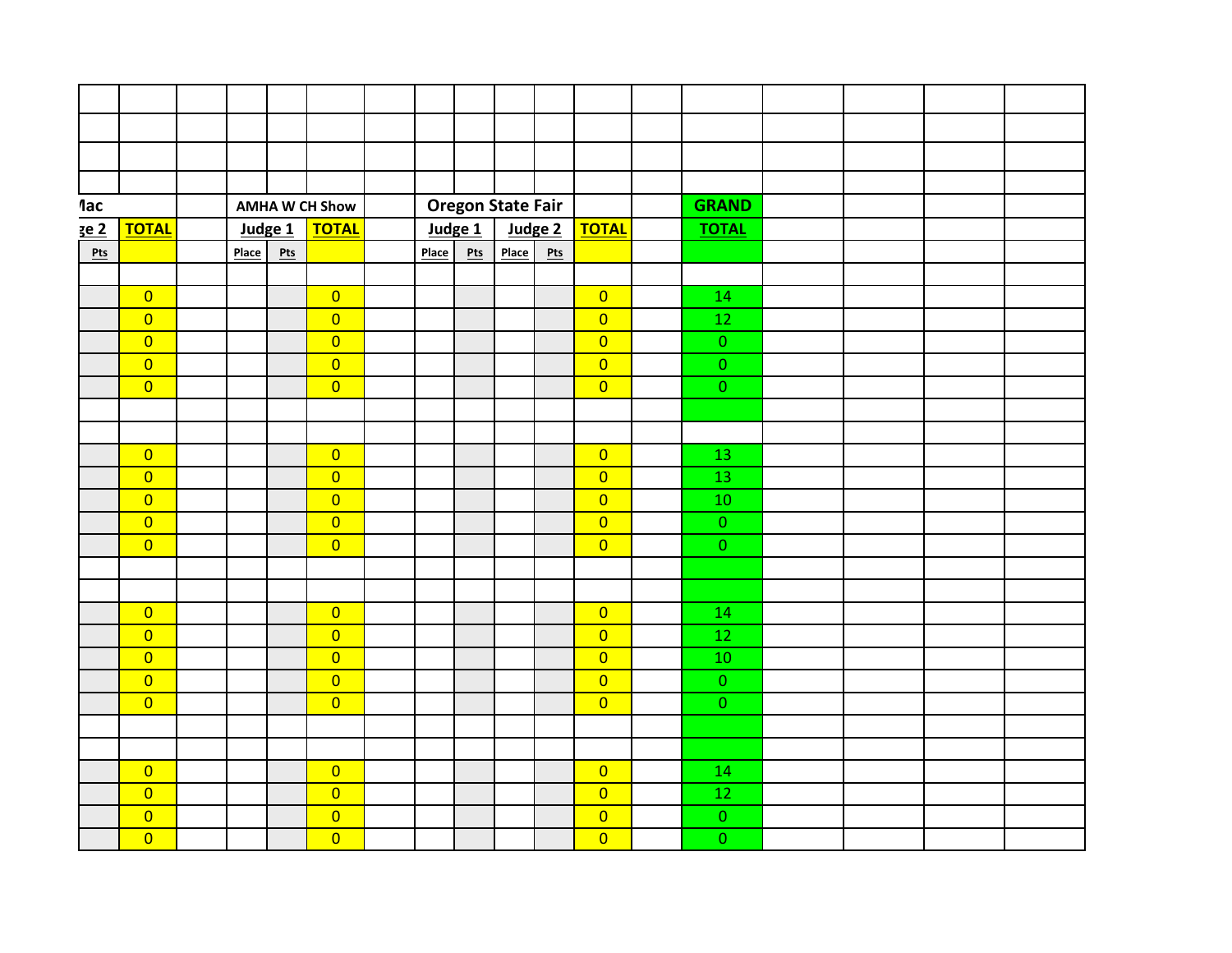|    | $\overline{0}$ |     |    | $\overline{0}$          |                           |    |                |     | $\overline{0}$          |    | $\mathbf 0$               |    |                         |                 |
|----|----------------|-----|----|-------------------------|---------------------------|----|----------------|-----|-------------------------|----|---------------------------|----|-------------------------|-----------------|
|    |                |     |    |                         |                           |    |                |     |                         |    |                           |    |                         |                 |
|    |                |     |    |                         |                           |    |                |     |                         |    |                           |    |                         |                 |
|    | $\overline{0}$ |     |    | $\overline{0}$          |                           |    |                |     | $\overline{0}$          |    | 14                        |    |                         |                 |
|    | $\overline{0}$ |     |    | $\overline{0}$          |                           |    |                |     | $\overline{0}$          |    | $12\,$                    |    |                         |                 |
|    | $\overline{0}$ |     |    | $\overline{0}$          |                           |    |                |     | $\overline{0}$          |    | $\mathbf 0$               |    |                         |                 |
|    | $\overline{0}$ |     |    | $\overline{\mathbf{0}}$ |                           |    |                |     | $\overline{\mathbf{0}}$ |    | $\mathbf 0$               |    |                         |                 |
|    | $\overline{0}$ |     |    | $\overline{0}$          |                           |    |                |     | $\overline{0}$          |    | $\overline{0}$            |    |                         |                 |
|    |                |     |    |                         |                           |    |                |     |                         |    |                           |    |                         |                 |
|    |                |     |    |                         |                           |    |                |     |                         |    |                           |    |                         |                 |
|    |                |     |    |                         |                           |    |                |     |                         |    |                           |    |                         |                 |
|    |                |     |    | <b>AMHA W CH SHOW</b>   |                           |    |                |     |                         |    | <b>Oregon State Fair</b>  |    |                         | <b>GRAND</b>    |
| RM | <b>TOTAL</b>   | $0$ | PL | WK                      | $\underline{\mathsf{TO}}$ | RM | <b>FOTAL</b>   | Odr | PL                      | WK | $\underline{\mathsf{TO}}$ | RM | <b>TOTAL</b>            | <b>TOTAL</b>    |
|    | $\overline{0}$ |     |    |                         |                           |    | $\overline{0}$ |     |                         |    |                           |    | $\overline{0}$          | 58              |
|    |                |     |    |                         |                           |    |                |     |                         |    |                           |    |                         |                 |
|    | $\overline{0}$ |     |    |                         |                           |    | $\overline{0}$ |     |                         |    |                           |    | $\overline{0}$          | $\overline{37}$ |
|    |                |     |    |                         |                           |    |                |     |                         |    |                           |    |                         |                 |
|    | $\overline{0}$ |     |    |                         |                           |    | $\overline{0}$ |     |                         |    |                           |    | $\overline{0}$          | 55              |
|    |                |     |    |                         |                           |    |                |     |                         |    |                           |    |                         |                 |
|    | $\overline{0}$ |     |    |                         |                           |    | $\overline{0}$ |     |                         |    |                           |    | $\overline{0}$          | $\overline{0}$  |
|    |                |     |    |                         |                           |    |                |     |                         |    |                           |    |                         |                 |
|    | $\overline{0}$ |     |    |                         |                           |    | $\overline{0}$ |     |                         |    |                           |    | $\overline{\mathbf{0}}$ | $\overline{0}$  |
|    | $\overline{0}$ |     |    |                         |                           |    | $\overline{0}$ |     |                         |    |                           |    | $\overline{\mathbf{0}}$ | $\overline{0}$  |
|    |                |     |    |                         |                           |    |                |     |                         |    |                           |    |                         |                 |
|    | $\overline{0}$ |     |    |                         |                           |    | $\overline{0}$ |     |                         |    |                           |    | $\overline{0}$          | $\overline{0}$  |
|    |                |     |    |                         |                           |    |                |     |                         |    |                           |    |                         |                 |
|    | $\overline{0}$ |     |    |                         |                           |    | $\overline{0}$ |     |                         |    |                           |    | $\overline{\mathbf{0}}$ | $\overline{0}$  |
|    |                |     |    |                         |                           |    |                |     |                         |    |                           |    |                         |                 |
|    | $\overline{0}$ |     |    |                         |                           |    | $\overline{0}$ |     |                         |    |                           |    | $\overline{0}$          | $\overline{0}$  |
|    |                |     |    |                         |                           |    |                |     |                         |    |                           |    |                         |                 |
|    | $\overline{0}$ |     |    |                         |                           |    | $\overline{0}$ |     |                         |    |                           |    | $\overline{0}$          | $\overline{0}$  |
|    |                |     |    |                         |                           |    |                |     |                         |    |                           |    |                         |                 |
|    |                |     |    |                         |                           |    |                |     |                         |    |                           |    |                         |                 |
|    |                |     |    |                         |                           |    |                |     |                         |    |                           |    |                         |                 |